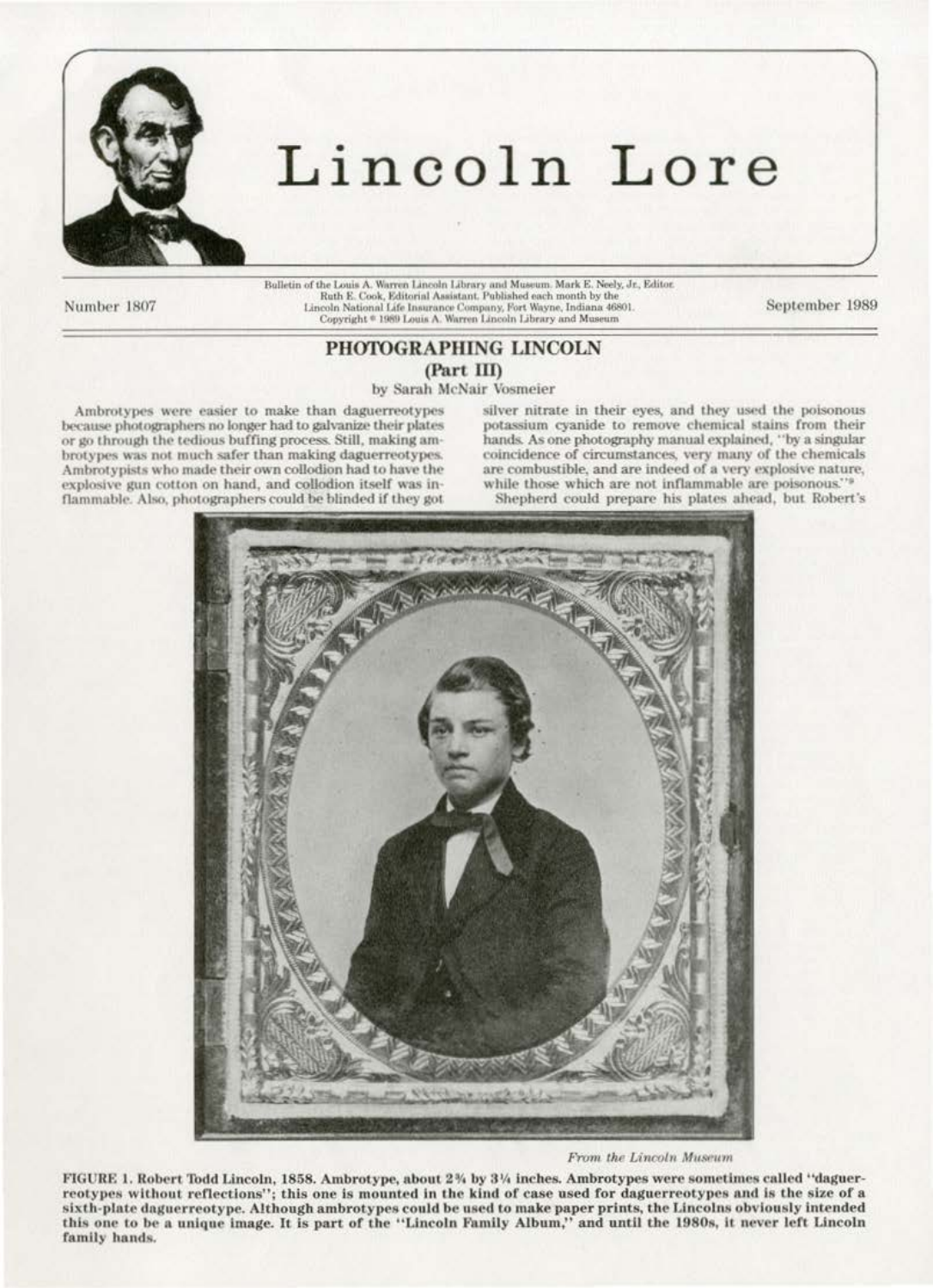photographer had only about twenty minutes to complete brotype. If the plate started to dry before he made the exposure, the extra silver nitrate interfered with the silver halides and marred the picture. Even if an ambrotypist made the exposure in time but waited too long to develop the plate, the dried collodion would keep the developer from working.<sup>10</sup>

Thus, Robert's photographer probably started preparing the plate as soon as Robert arrived for his sitting. Robert looks a little more relaxed in his portrait than his father had in 1846, and he probably did not have to sit still as long as his father had. He is not posed as carefully as his father was: in fact,<br>his tie is in disarray. Perhaps Robert's photographer was not as meticulous as Shepherd, or perhaps Mary Lincoln was not there to fuss over Robert's appearance. (Maybe Robert went to the photographer alone; at this time he was often sent to the store alone to make purchases or payments for his parents.)<sup>11</sup><br>As with daguerreotypes, when light hit the photosensitive

silver halides in an ambrotype, the silver halides were transformed into metallic silver, but the change would not be visible until the picture was developed. Whereas Shepherd had used mercury fumes to make the silver crystals visible, Robert's photographer used one of a number of different<br>chemical solutions. Because they were in liquid form, he could watch the picture as it developed. Just as the image was properly developed, he took the plate out and rinsed it. Next he fixed it (removed the remaining silver halides so that the plate would no longer be light sensitive). using the same chemical (hyposulphite of soda) Shepherd had used. Finally he rinsed it again and dried it.

The resulting plate, like a daguerreotype plate, had visible silver crystals in the areas that had been exposed to light, and it had fewer crystals on parts of Robert's figure that did not reflect light. The distinction between Robert's ambrotype and his father's daguerreotype was that the dark areas of the ambrotype were clear glass rather than polished metal. Thus, if Robert's photographer had shown him the un-<br>mounted plate, it would have looked something like a modern negative. To make a positive image, ambrotypists put something dark behind the glass so that the clear parts of the plate looked black. The silver crystals (in the areas that had been exposed to light) masked the backing and appeared white or grey. lf the photographer put the collodion side up, the picture was a mirror image, like a daguerreotype, but if<br>he put the collodion side down, the image was correct, as modern photographs are. This feature was especially helpful for photographers who wanted to photograph city scenes because they could easily make the street signs readable. (Daguerreotypists had to carry mirrors to the scene.) Apparently, however, people in the 1850s did not care if their portraits were mirror images: many ambrotypes are mounted with the collodion side of the plate up.<sup>12</sup>

Judging from extant ambrotypes, neither the early photographers nor their customers cared particularly about the distinction between ambrotypes and daguerreotypes which seems most significant to us now: ambrotypes could be used as negatives to make unlimited paper copies. Some photographers mounted ambrotypes on top of black velvet, but many painted the backs with black lacquer, ruining them for usc as negatives. For example, when Nathan Burgess published The Ambrotype Manual in 1856, his directions assume that the photographer would blacken the backs of his plates. In fact, when Burgess addressed the problem of making ambrotypes fit Into lockets (they were difficult to cut to shape), he suggested making paper copies. However, he made the copies by dissolving the collodion and image off of the glass and onto a piece of black paper, not by making a paper print using the ambrotype as a negative.<sup>13</sup>

Burgess was not alone in refusing to take advantage of photographic reproduction. The technology for making paper<br>prints had been available in the United States since 1847, when William Talbot was granted an American patent for his process; but no one seemed to be interested. In 1849 William

Langenheim bought the American rights to Talbot's process, and he circulated a thousand copies of an advertising brochure detailing the value of paper prints. He pointed out<br>that pictures made this way

could be seen in any direction, and at a considerable distance After obtaining the first (negative) impression, any required number of (positive) copies can be procured, *all equally perfect, at any time thereafter, without another* sitting, and, at a very trifling expense...they cannot be rubbed out, and can... be enclosed in a letter and sent by mail.

In spite of this sales pitch, Langenheim could not convince American photographers to buy a license to use the procedure, and he lost money on his deal.<sup>14</sup><br>All this suggests that ambrotypes, like daguerreotypes, were

treated as individual works of art, similar to the painted miniatures they were replacing. When the Lincolns arranged<br>to have Robert's picture taken in 1858 they planned to have one unique image of him, not to reproduce copies for all their re latives. The big change would come in 1860 when photographers began to exploit the possibilities of multiple copies and mass production.<br>If, in the 1840s and 50s, neither photographers nor their

customers were much impressed with the idea of multiple copies, what made them so enthusiastic about it in the 1860s?<br>No doubt a variety of factors were involved, but an important one was the growing demand for portraits. Before photography was available, only the wealthy could afford to commission painters to make miniatures. By the 1840s daguerreotypes gave moderately wealthy people (like the Lincolns) a chance to own portraits of themselves, but they were still beyond the means of most Americans. As enterprising photographers like Shepherd invited the public into their galleries, even people who could not afford photographs learned to appreciate them\_ Most likely, these people of modest means wanted the same thing the Lincolns wanted: individual images similar to painted miniatures. However, their desire for inexpensive daguerreotypes led to a transformation of the entire photographic industry.

By the 1860s, entrepreneurs in New York were figuring out ways to reduce the cost of daguerreotypes and thereby capitalize on the growing demand. One way they saved money was on studio space. Photographers like Brady tried to make their galleries appealing to the middle and upper classes by investing in expensive furniture and fashionable decor. In comparison to these elegant galleries, the studios where less expensive daguerreotypes were sold were sparsely furnished and utilitarian. Another way the entrepreneurs saved money was by reducing the size of the expensive silver-coated plates. Some sold daguerreotypes not much more than an inch square. The most significant way the entrepreneurs saved money was by doing high-volume business. They wasted time neither on artistic poses nor careful developing. Their carelessness earned them the title "blue bosom operators" (differentiating them from the more artistic photographers like Brady) because their slipshod developing made the white areas look bluish.

To sell as many photographs as possible the entrepreneurs applied the principle of division of labor to photography. John Werge, a photographer from England, described the system one studio used in his book, The Evolution of Photography. Note that the operations Shepherd performed himself in Springfield were divided among at least seven different workers in the New York studio Werge visited.

At the desk I paid [one dollar], and received four tickets, which entitled me to as many sittings when my tum came. I was shown into a waiting room crowded with people.<br>The customers were seated on forms placed around the room, sidling their way to the entrance of the operating room, and answering the cry of "The next" in much the same manner that people do at our public baths. I being "the next," at last went into the operating room, where I found the operator stationed at the camera, which he never left all day long, except occasionally to adjust a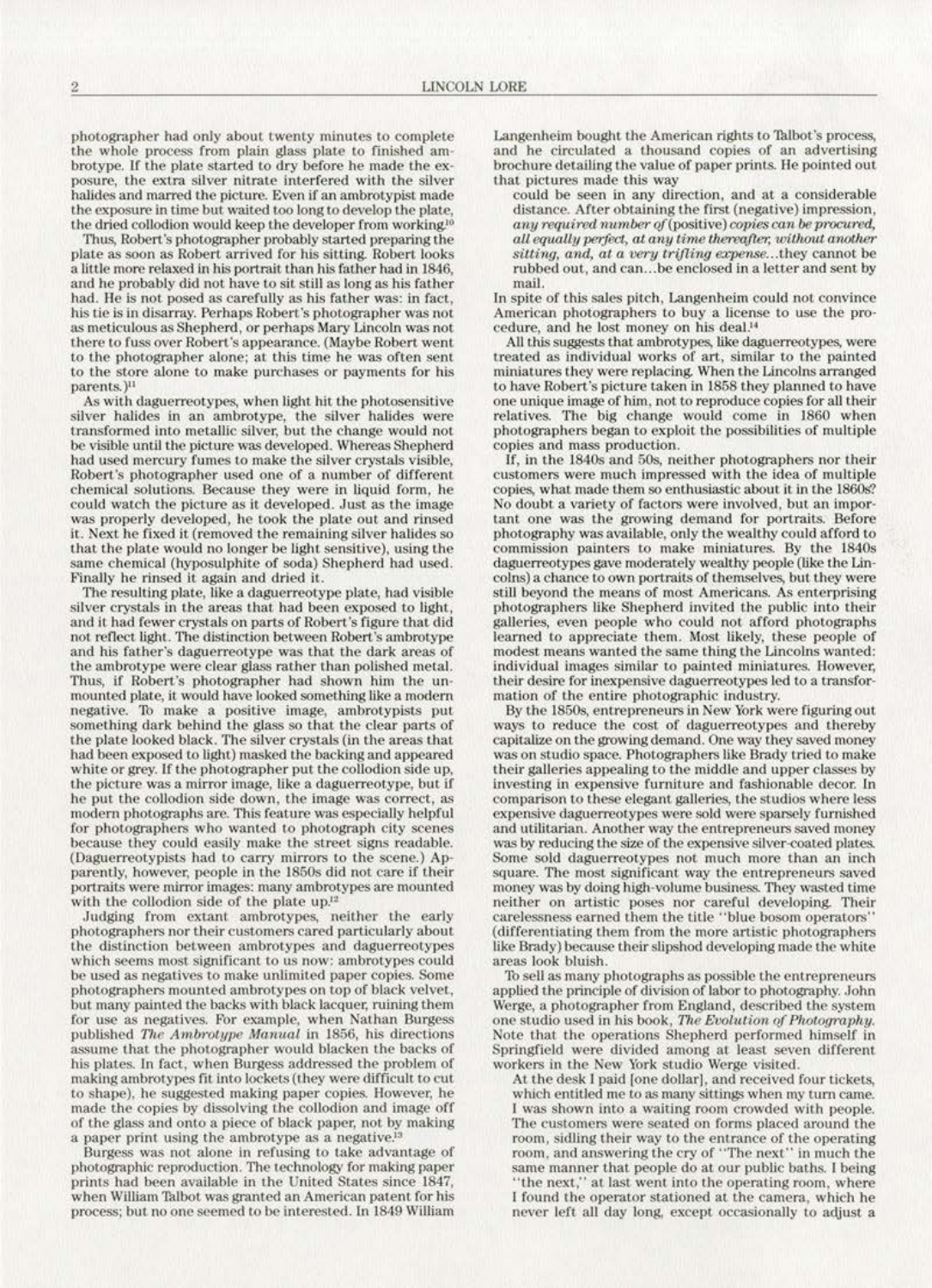stupid sitter. He told the next to "sit down" and "look thar," focused, and putting his hand into a hole in the wall which communicated with the "coating room," he found a dark slide ready filled with a sensitized plate, and putting it into the camera, "exposed," and saying "that will dew," took the dark slide out of the camera, and shoved it through another hole in the wall communicating with the mercury or developing room. This was repeated as many times as I wanted sittings. which he knew by the number of tickets I had given to a boy in the room, whose duty it was to look out for "the next" and collect tickets. The operator had nothing to do with the preparation of the plates, developing, fixing or finishing of the picture. He was responsible only for the "pose" and "time," the "developer" checking and correcting the latter occasionally by crying out "Short' ' or "Long" as the ease might be. Having had my number of "sittings," I was requested to leave the operating room by another door which opened into a passage that led me to the "delivery desk," where, in a few minutes, I got all my four portraits fitted up in "matt, glass, and preserver,"-the pictures having been passed from the developing room to the "gilding" room, thence to the "fitting room" and the "delivery desk," where I received them. Thus they were finished and car-<br>ried away without the camera operator ever having seen them. Three of the four portraits were as fine Daguerreotypes as could be produced anywhere.<sup>14</sup>

The more artistic photographers hotly denied that these assembly-line daguerreotypes could equal ones that had been carefully composed and developed by true artists. In the end, though, the artists who charged up to fifteen dollars could not compete with the blue-bosom operators who charge only twenty-five cents. As the editor of a photographic magazine noted,

In view of the hosts of 25 cent galleries springing up in all quarters, our most respectable artists begin to look to the crystalotype [an early method of making paper prints] to redeem their artistic skill from the odium cast upon the daguerrean art by its prostitution to such paltry

results.<sup>16</sup>

By 1854 several prominent New York photographers, in· cluding Mathew Brady, had switched from daguerreotypes to paper prints. Paper prints were more profitable because<br>artists could capitalize on their talents by selling the same image many times. The better quality the original, presumably, the more money they would make selling prints

The first big success of the paper prints was as stereocards. Stereocards were made by mounting two photographic prints onto a card that. fitted into a stereoscope (a viewer that aJiows each eye to see only one of the two prints). When a photographer planned to make a stereocard, he took two pictures to correspond to the different perspectives of human eyes; that is, one was taken two or three inches to the left of the other. The result, when viewed through a stereoscope, tricks the eye into seeing three·dimensionally.

By 1860 the reorientation of the photographic industry to paper prints was complete. In the summer of 1859, one or two photographers had begun offering photographs made in the European fashion: a print about 2 by  $3\frac{1}{2}$  mounted on a card about 21% by 4 inches. The result was called a "carte de visite" because it was the same size and served the same purpose as a visiting card. By the end of 1860 the paper 'carte de visite'' had become enormously popular and was available throughout the country, making daguerreotypes and ambrotypes obsolete."

Even the blue-bosom operators abandoned the daguerreotypes eventually. After 1857, they found they could fill the same demand more cheaply with tintypes. Tintypes were made by the same process as ambrotypes, but the collodion was poured on enameled iron, rather than glass. ("Ferrotype' is the most accurate term for these photographs, but they are generally known as tintypes.) Like the ambrotypes and daguerreotypes, tintypes are individual images and cannot be reproduced except by being rephotographed, and they were often mounted in the earlier style cases. They were especially suited for lockets because they were sturdy and siveness made them ideal for political campaign buttons.



*From the Lincoln Museum* 

FIGURE 2. Stereocard about 7" by 3½". Original taken by Lewis E. Walker and published by E. & H.T. Anthony & Co. in 1865. Although these two images appear to be identical, they were taken from different perspectives and form a three-dimensional image when viewed through the stereoscope.